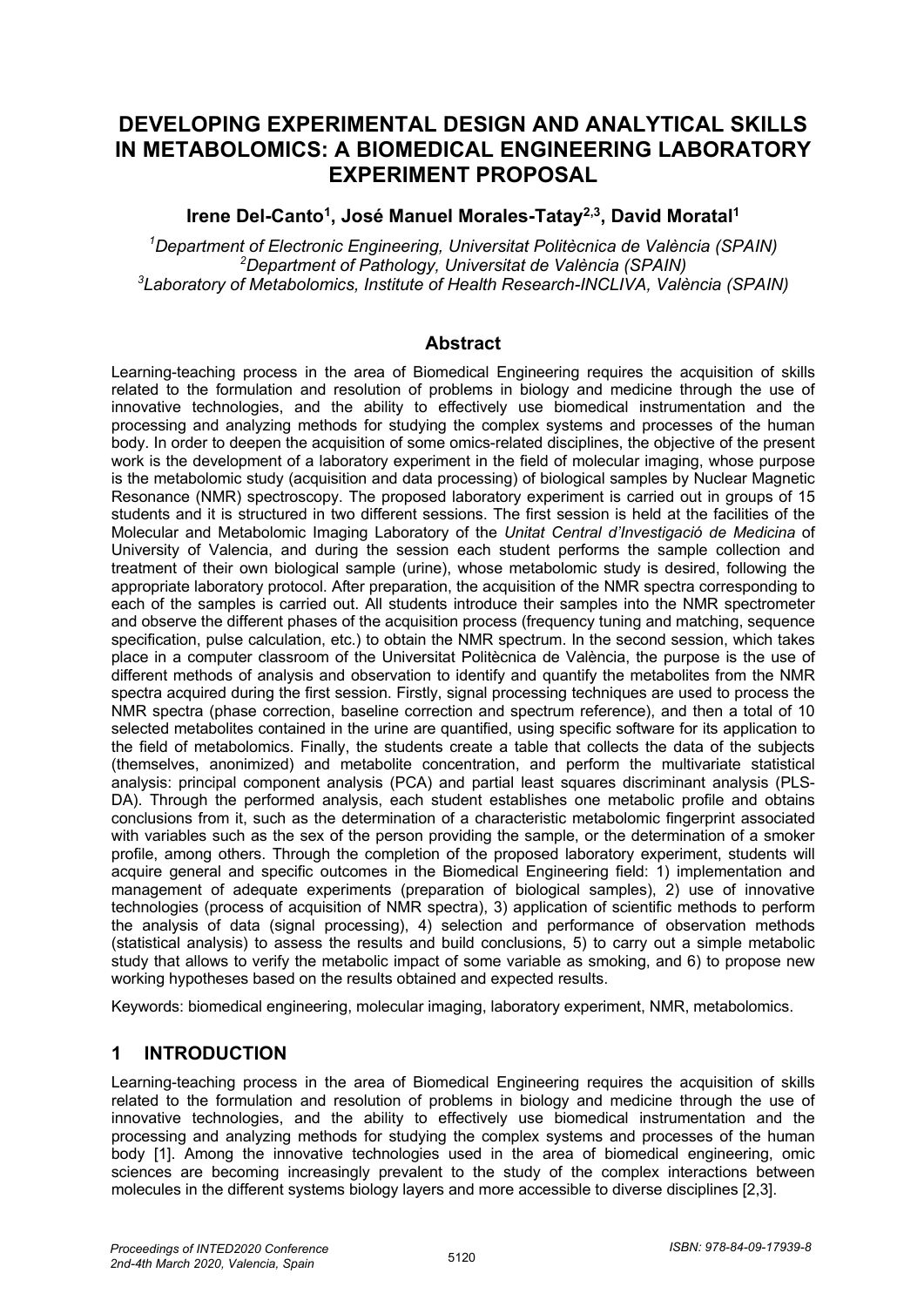Metabolomics is one of the main omics technologies and is defined as the global study of small molecules (low molecular weight), known as metabolites, present in a biological system (cell, tissue, biological fluid or organism) under certain circumstances. This field of science aims to detect, quantify and elucidate the metabolites involved in the metabolism of the analyzed system, characterized by a great physical-chemical diversity in their molecular structures [3,4]. However, in order to succeed in the omic investigation, the correct design of experimental part, the preparation of biological samples and the knowledge of the acquisition technologies and processing methods are crucial [2].

Nuclear Magnetic Resonance (NMR) spectroscopy is a technique that allows performing studies in the field of metabolomics and is defined as the study of molecules by recording the interaction of radiofrequency electromagnetic radiation (RF) with the nuclei of molecules located under an external magnetic field [5]. This technique is used to evaluate the biochemical content of living tissues, which provides complementary metabolic information to anatomical alterations found in radiological studies, based on the fact that the same type of nucleus resonates to different frequencies in different electronic environments [4,5]

This paper proposes the development of a laboratory experiment in the field of molecular imaging, whose purpose is the performance of a metabolomic study of biological samples by Nuclear Magnetic Resonance (NMR) spectroscopy. In this work, we describe the experimental sessions in which the laboratory practice is structured, from the sample collection to the establishment of metabolomic profile, detailing the procedures, techniques and software handling acquired by the students through the completion of laboratory experiment.

## **2 METHODOLOGY**

The proposed laboratory experiment is intended for students of Master's Degree of Biomedical Engineering and is carried out in groups of 15 students. It is structured in two different sessions (Fig. 1). The first session is held at the facilities of the Molecular and Metabolomic Imaging Laboratory (LabIMM) of the *Unitat Central d'Investigació de Medicina* (UCIM) of University of Valencia, and during the session each student performs the sample collection and treatment of their own biological sample (urine), whose metabolomic study is desired, following the appropriate laboratory protocol, described in sub-subsection 3.1.1. After this preparation, the NMR spectra are acquired on a Bruker Avance III DRX 600 (Bruker GmbH, Rheinstetten, Germany) spectrometer, equipped with a triple resonance  $1H/13C/31P$  probe, operating at a 1H frequency of 600.13 MHz. The second session takes place in a computer classroom of the Universitat Politècnica de València (UPV), where the students work with two different tools to perform NMR spectra preprocessing, metabolite identification and quantification, and statistical analysis of the results obtained:

- NMR spectra processing and metabolite identification/quantification: Chenomx NMR suite 8.3 software (ChenomX Inc., Edmonton, Canada), whose evaluation version is available on the computers of the UPV. Specifically, two modules of software are used: *Processor* module for the spectra preprocessing; and *Profiler* module for the metabolite identification and quantification.
- Statistical analysis: MetaboAnalyst platform (Wishart Research Group, Canada), which comprises a set of online tools for the analysis and interpretation of data obtained in metabolomic studies.



*Figure 1. Outline of laboratory experimental proposal structured in 2 sessions.*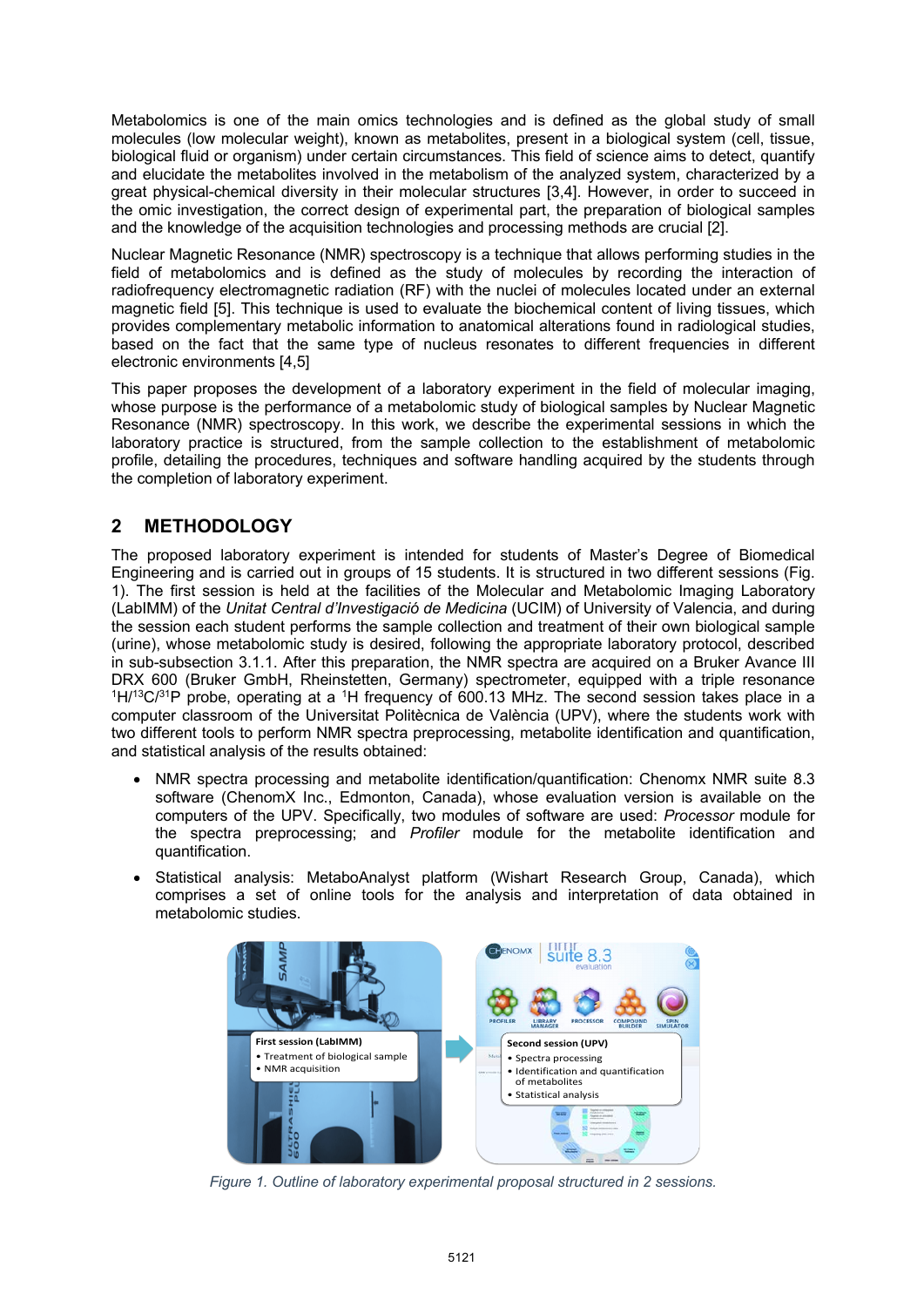## **3 RESULTS**

As previously mentioned, the objective of the proposed laboratory experiment is the performance of a metabolomic study of biological samples by Nuclear Magnetic Resonance (NMR) spectroscopy. The proposal is structured in two different sessions, described in subsections 3.1 and 3.2, through which the students will acquire general and specific outcomes in the Biomedical Engineering field.

## **3.1 Session 1: Preparation of biological sample and NMR spectra acquisition**

The purpose of the first session is the preparation of biological samples, whose metabolomic study is desired, and the acquisition of the NMR spectrum corresponding to each of the samples.

#### *3.1.1 Treatment of biological samples and introduction into NMR spectrometer*

During the first phase of session, each student performs the sample collection and treatment of their own biological sample (urine), according to the following protocol (Fig. 2):

- 1 By using a micropipette, 1 mL is taken from the urine collection container, and placed in a 1.5 mL eppendorf tube. Then, it is centrifuged to ensure the absence of solid residue in suspension in the sample.
- 2 Using the micropipette, 500 µL of the centrifuged sample is taken and poured into a new eppendorf tube mixed with 50  $\mu$ L of the NMR buffer solution, consisting of:
	- $\circ$  Deuterium oxide (D<sub>2</sub>O): the spectrometers employ a locking system to maintain magnetic field stability that uses the resonance signal of the deuterium atom. Deuterium has a magnetic moment other than hydrogen and therefore does not contribute to the NMR signal at the hydrogen resonance frequency
	- o TSP (sodium-3′-trimethylsilylpropionate-2,2,3,3-d4; 2.497 mM): substance, whose resonance frequency is known, used as a reference to locate the origin of the spectrum. In addition, it allows quantification: associating the area under the curve of that substance with its known concentration, it is possible to obtain the concentration of the other metabolites present in the spectrum.
	- $\circ$  Calcium phosphate buffer: it allows pH adiustment, parameter that together with the temperature can cause displacements of the spectral peaks.
- 3 Finally, 500 µL of the new solution obtained is collected and placed into a 5 mm high-field NMR glass tube, with thin walls and uniform thickness. Then, it is centrifuged in order to remove any air bubbles present in the final sample.

After the described protocol, the sample is prepared to be introduced into the spectrometer and to acquire the spectrum. The samples will be placed on a rack with a coordinate system allowing the identification of each of them.



*Figure 2. Sample treatment. (a) Urine sample. (b) Micropipette and eppendorf tubes to take the initial sample and the different components that will compose the final sample. (c) Manual centrifuge to remove any air bubbles in the samples. (d) NMR tubes to store the final sample. (e) SampleJet rack with the NMR tubes that will be introduced into the spectrometer to perform the spectrum acquisition.*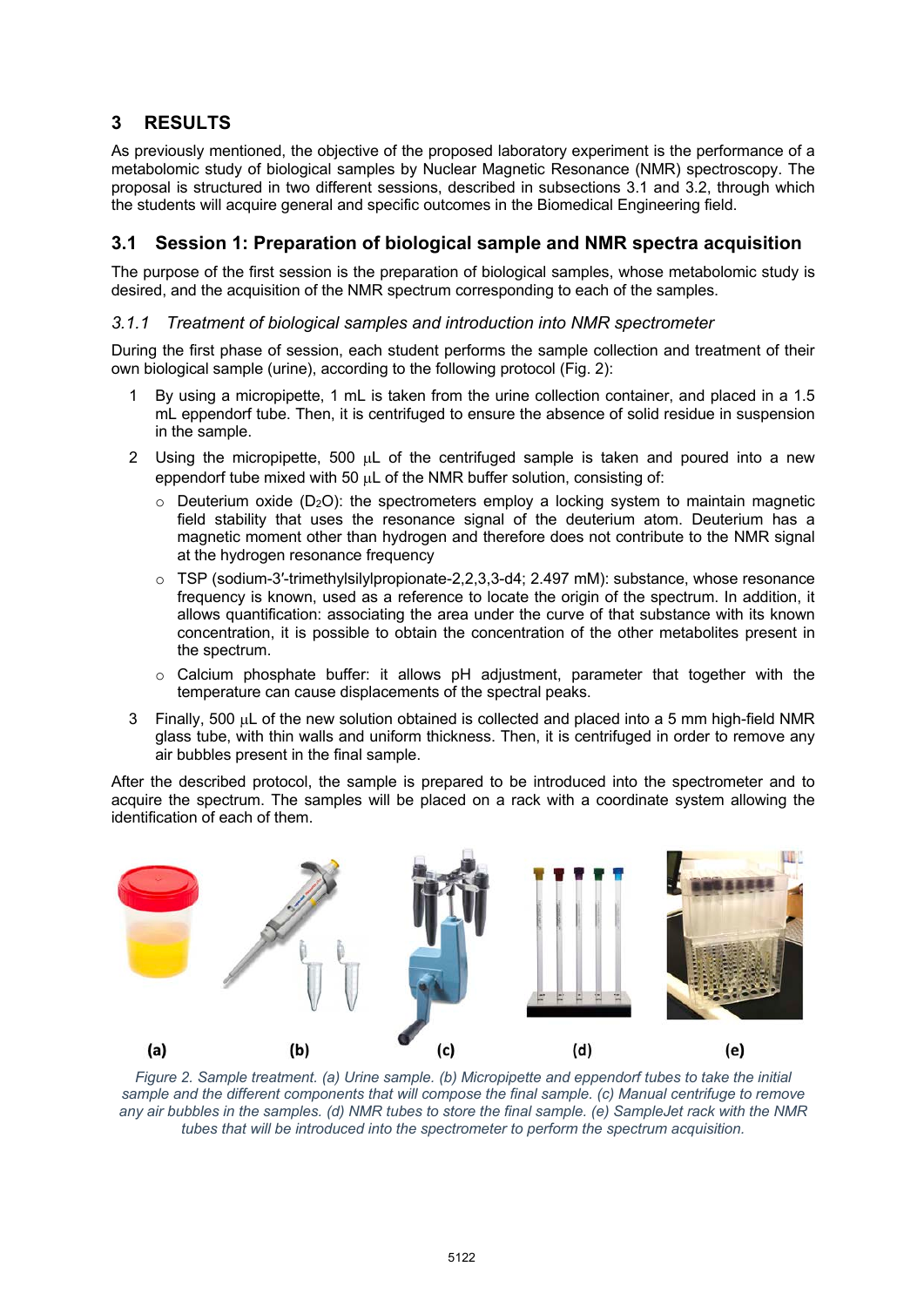#### *3.1.2 NMR spectra acquisition*

The NMR spectra are acquired on a Bruker Avance III DRX 600 (Bruker GmbH, Rheinstetten, Germany) spectrometer, equipped with a triple resonance  ${}^{1}H/{}^{13}C/{}^{31}P$  prove, operating at a  ${}^{1}H$ frequency of 600.13 MHz (Fig. 3). For this purpose, the rack with the samples (Fig. 2e) is placed into the SampleJet of the spectrometer, an automatic robot allowing the selection of the sample, containing 5 positions to locate up to 5 NMR racks, with a maximum of 96 samples each of them (Fig. 3b-c). All students introduce their samples into the NMR spectrometer and observe the different phases of the acquisition process to obtain the NMR spectrum of their sample [5]. Keeping the nominal temperature of the samples at 310 K, the outline process is described below:

- Deuterium lock: search for the deuterium signal in the sample to use it as an internal reference and for setting the frequency of the main magnetic field (sample locked).
- 2 Frequency tuning and matching: the probe circuit is tuned to effectively transfer the RF to the sample and sensitively detect the precessing magnetization by matching the resonant frequency of the circuit to the precessional frequency of the nuclei.
- 3 Shimming: homogenization of the magnetic field through the use of field correction coils wrapped around the magnet cylinder.
- 4 Pulse sequences specification: special water-suppression pulse sequences in order to reduce water molecule signal in NMR spectrum, and adjustment of the signal gain to improve the discrimination of the rest of signals.



*Figure 3. NMR spectra acquisition. (a) Bruker Advance DRX 600 NMR spectrometer. (b) SampleJet whose display shows code 101, indicating that sample 01 located in rack 1 is inside the magnet. (c) Detail of the inside of the SampleJet showing different racks containing the samples*

A pulse sequence is an ordered representation in time of the events that take place during the NMR experiment (Fig. 4). In a simple sequence, three essential time periods are involved:

- Waiting time (d1): time elapsed until the sample returns to its equilibrium state. This time is determined by the longitudinal relaxation constant T1.
- Pulse time (p1): time during which the RF pulse is radiated. It has to be long enough to orient the magnetization vector 90º mostly.
- Acquisition time (AT): final period during which spectrum data (free induction decay, FID) is acquired. This time is determined by the transverse relaxation constant T2.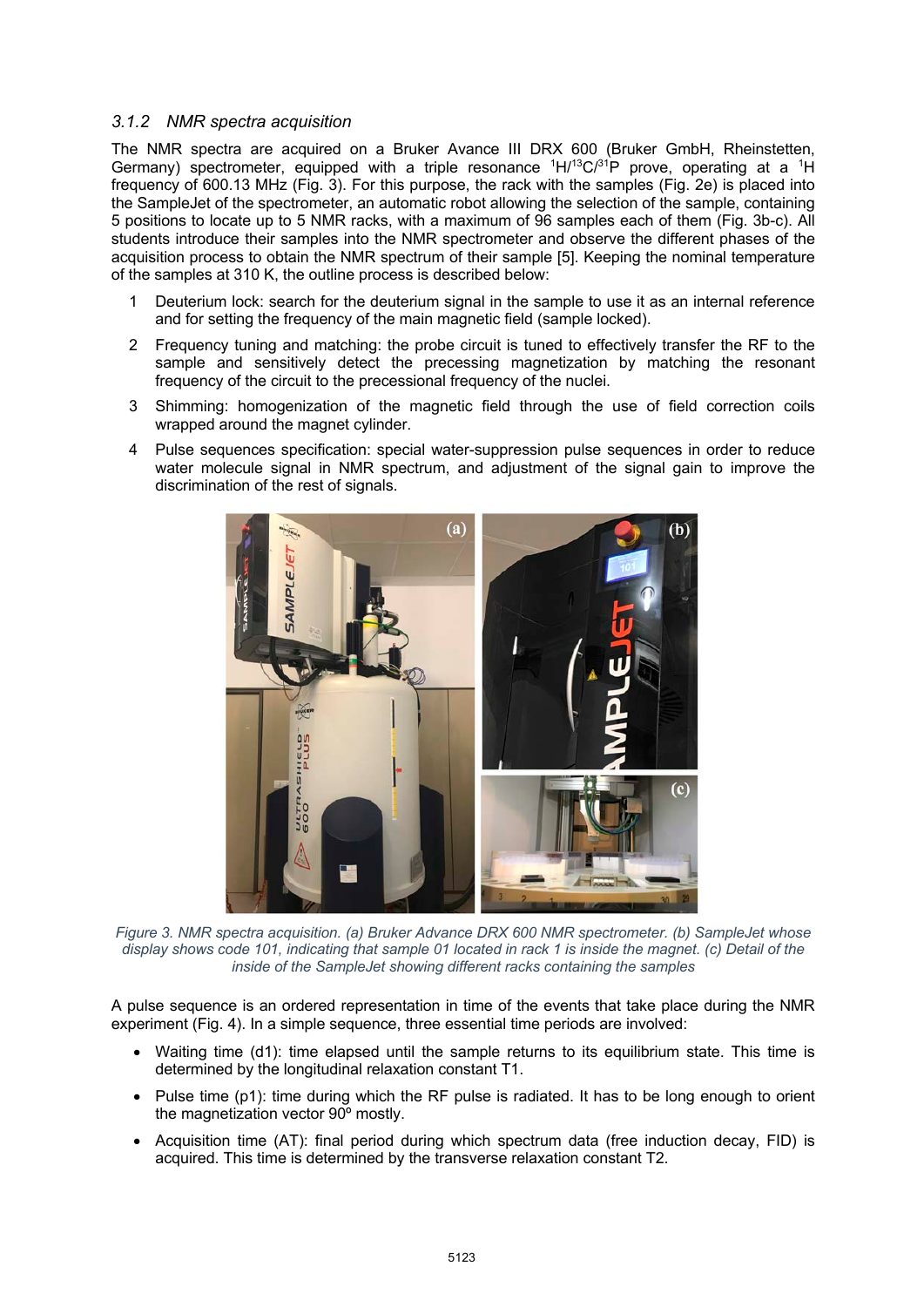#### **ZGPR**



*Figure 4. 1D sequence diagram with water signal presaturation (presat). d1: waiting time; p1: pulse time; AT: acquisition time; ZGPR: pulse sequence with water suppression using pre-saturation pulse.* 

The sequences applied are defined below:

- 1 ZG: application of a pure pulse, without suppression of the water molecule signal, for a precise quantification of the amount of water present in the sample in relation to the rest of metabolites.
- 2 ZGPR: application of a previous pulse of saturation of the water signal (presat) to avoid that the large number of protons of the water in the sample produces a very pronounced peak in the spectrum, making it difficult to quantify metabolites.
- 3 Short time CPMG: sequence with filter for short T2 relaxation time (32 ms).
- 4 Long time CPMG: sequence with filter for long T2 relaxation time (325 ms).
- 5 NOESY1D: sequence with an optimized method of water pre-saturation. By applying this sequence, not al molecules are altered equally, and the robustness of the NOESY1D block is significantly modified when the mixing time is changed. It is the recommended sequence when you want to use Chenomx software.

After applying the RF pulse, during the relaxation process, each of the components of the sample contributes their pattern to the FID signal, which represents a "sum" of several patterns. The Fourier transform is then applied to obtain the NMR spectrum, in which the positions where the individual signals appear depend on the precession frequencies of the respective nuclei (chemical shift, in ppm), and provide information on the molecular environment of protons that compose the sample (Fig. 5).

However, the NMR signal received is very weak and hardly distinguishable from the thermal noise generated by the matter naturally. In NMR, it is possible to improve the signal-to-noise ratio averaging the signal. This process consists of repeating the same experiment several times and adding the different FID signals [6]. In this way, the signal strength is double in each acquisition while noise, due to its random nature, is multiplied by the root of 2. Therefore, a total of 64 repetitions are acquired, with a spectral width (range of resonance frequencies of the protons) of 14 ppm, to which the Fourier transform is applied to obtain the NMR spectra.



*Figure 5. 1 H NMR spectrum of the ethanol molecule, represented as signal intensity vs. chemical shift (in ppm), in which 3 types of H nuclei are observed: -OH, CH2- and –CH3. a.u.: arbitrary units.*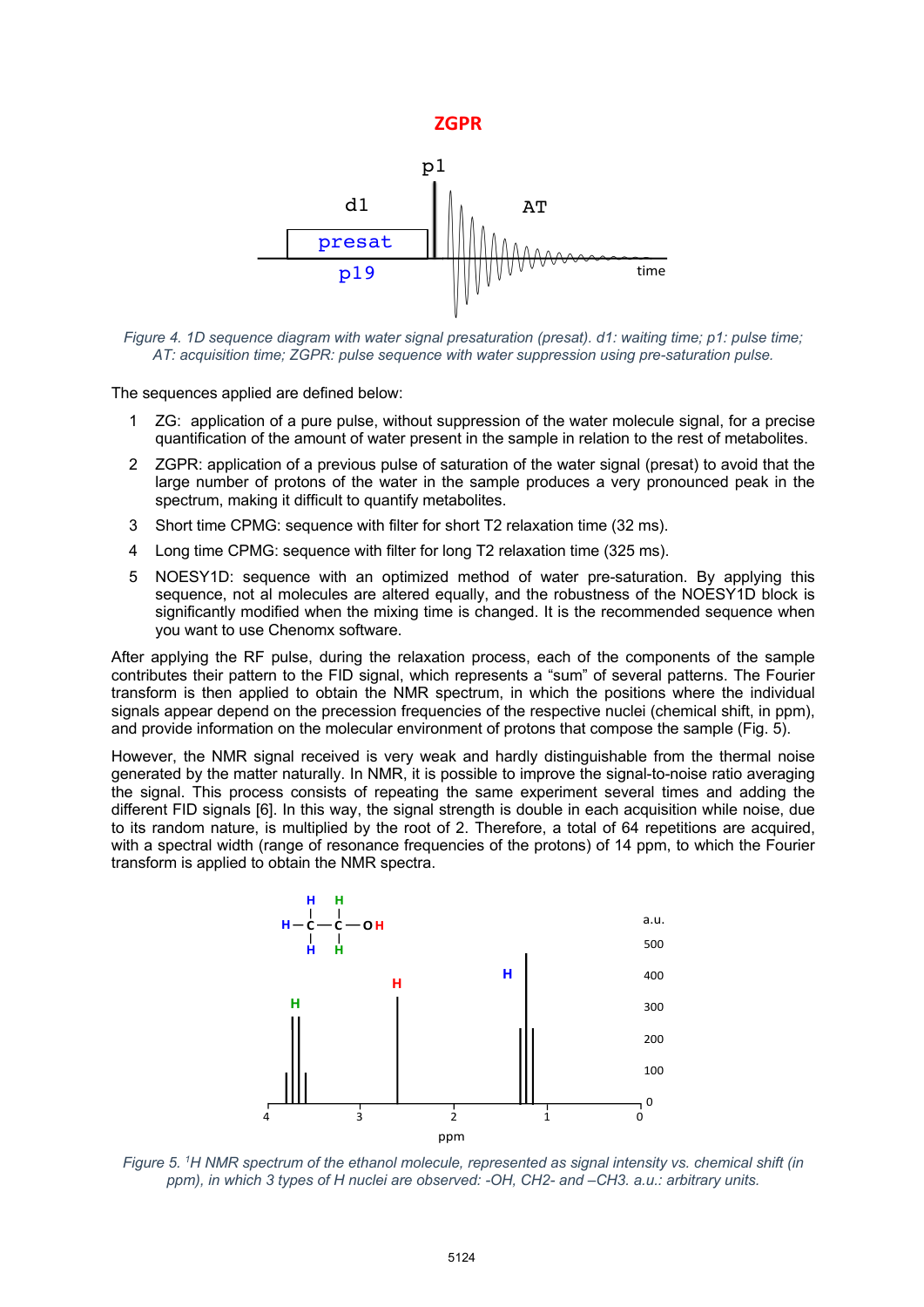#### *3.1.3 Learning issues acquired*

Through the completion of this first session, the students will acquire the following general and specific outcomes in the Biomedical Engineering field:

- Students understand and integrate the latest scientific-technological developments within their field of study as well as related fields.
- Students are able to design, and conduct research based on the analysis, modelling and experimentation.
- Students are able to explore the implementation of new technologies within the field of Biomedical Engineering.
- Students are able to design, implement and manage adequate experiments, analyze their results and build conclusions in the field of biomedical engineering.
- Students know how to effectively use the instrumentation and observation methods in the field of biomedical engineering for the study and analysis of complex systems within the field.

#### **3.2 Session 2: NMR spectra processing and statistical analysis: extraction of the metabolomic profile**

The purpose of the second session is the identification and quantification of metabolites from the NMR spectra acquired in the first session. Then, a multivariate statistical analysis is performed (principal component analysis, PCA, and partial least squares discriminant analysis, PLS-DA) in order to establish one metabolomic profile of the biological sample under study.

#### *3.2.1 NMR spectra processing*

The objective of this subsection is to process the spectrum obtained from the urine sample. For this purpose, signal processing techniques offered by the *Processor* module of the Chenomx software are used (Fig. 6). Firstly, the NMR spectrum corresponding to the sequence NOESY1D with pulse of water presaturation is loaded selecting "File"  $\rightarrow$  "Open", and opening *urine student X\5\fid*. After spectrum selection, the reference molecule used (TSP) and its concentration in the sample (2.497 mM) is indicated. It is also necessary to set the line broadening parameter at 0.3 Hz to determine the rotation energy barrier of a specific chemical bond (Fig. 7a). The rest of the options remain disabled.



*Figure 6. Main window of Chenomx.*

The different signal processing techniques carried out for the preprocessing of NMR spectra (phase correction, baseline correction and spectrum reference) are detailed below (Fig. 7)

1 Phase correction. It allows adjustment of the signal to avoid negative peaks that would prevent the quantification of the spectrum (contraphase spectrum). For this purpose, a polynomial is adjusted using the parameters of zero-order and first-order. By adjusting the zero-order parameter, the initial and final parts of the spectrum are aligned, and subsequently, the firstorder parameter is adjusted to complete the phase correction (Fig. 7b).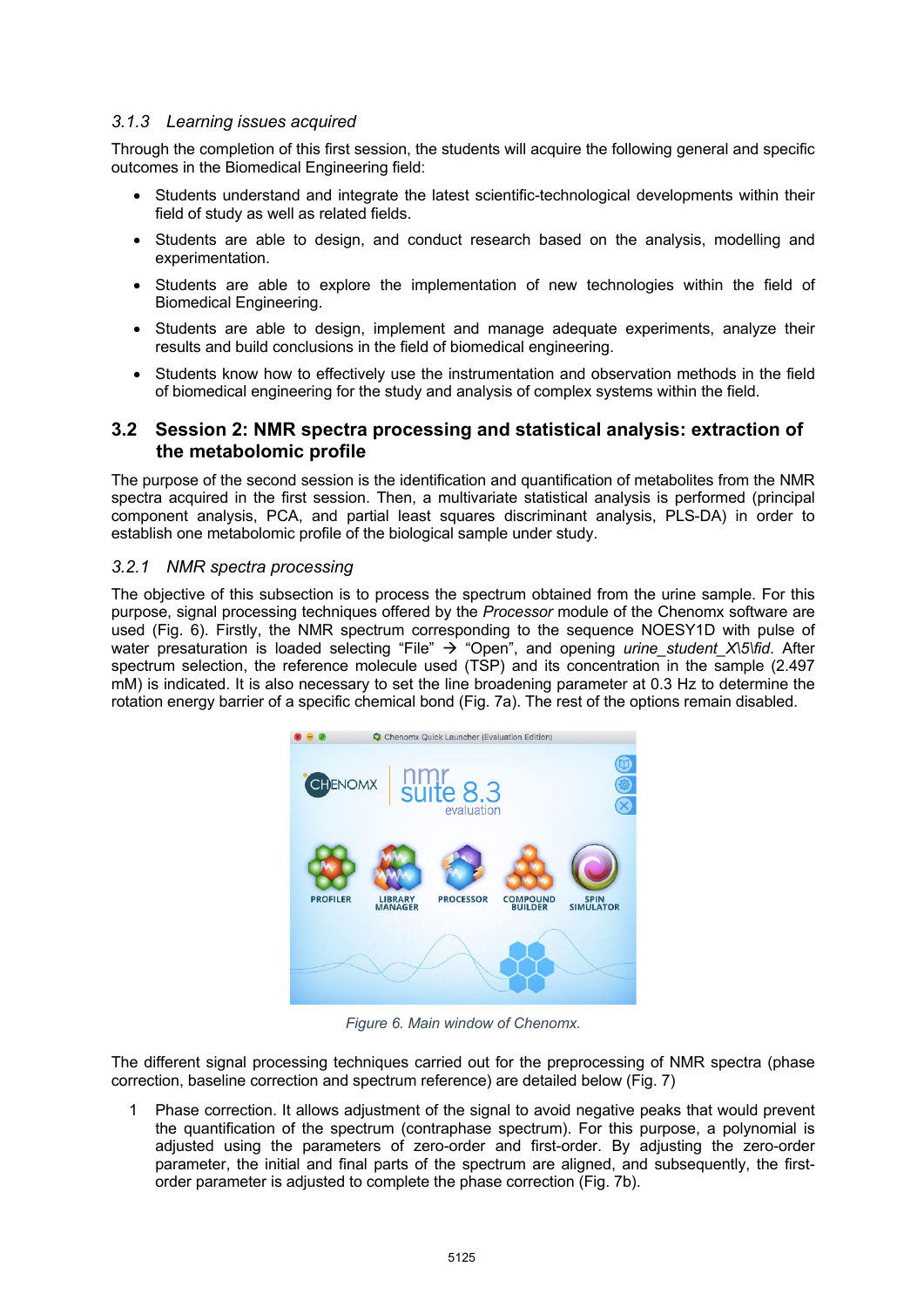- 2 Baseline correction. It allows obtaining a flat spectrum. For this purpose, different points are marked covering the entire baseline, and then the software performs the adjustment (Fig. 7c).
- 3 Spectrum reference. It allows to fix the width of the peak produced by TSP in the spectrum in order to have a reference of the width of the rest of peaks of spectrum. To do this, the window is located in the position of the TSP peak (centred at 0), an "autozoom" is performed, and "Calibrate CSI" is selected, setting a width of 2 Hz and selecting "Preserve Peak Area" (Fig. 7d).



*Figure 7. Spectrum loading and parameter setting (a) and NMR spectrum processing: phase correction (b), baseline correction (c) and spectrum reference (d).* 

## *3.2.2 Identification and quantification of metabolites*

From the processed spectrum, a total of 10 selected metabolites contained in the urine are identified and quantified, using the *Profiler* module of Chenomx software. Previously, it is necessary to load the library with the reference compounds corresponding to NMR operating frequency (600 MHz), containing the name of the metabolites and their maximum concentration (in mM). Subsequently, for the identification and quantification of the metabolites contained in the sample, a signal spectrum scan is performed following the steps described below (Fig. 8).

- To place the cursor on a spectral peak, click on the right mouse button and select the "Search for Compounds Near" option to obtain the metabolites located in the frequency range around the selected spectral peak.
- To select the metabolite of interest and adjust the height and position of the metabolite "ideal" peaks (purple areas) to the peaks of the analyzed spectrum (black contours). It should be noted that each peak corresponds only to one metabolite, whereas a metabolite can have several peaks, that is, several frequencies.
- After adjustment, the software sets the contour of the peaks corresponding to the identified metabolite (red) and offers its concentration in the sample under study.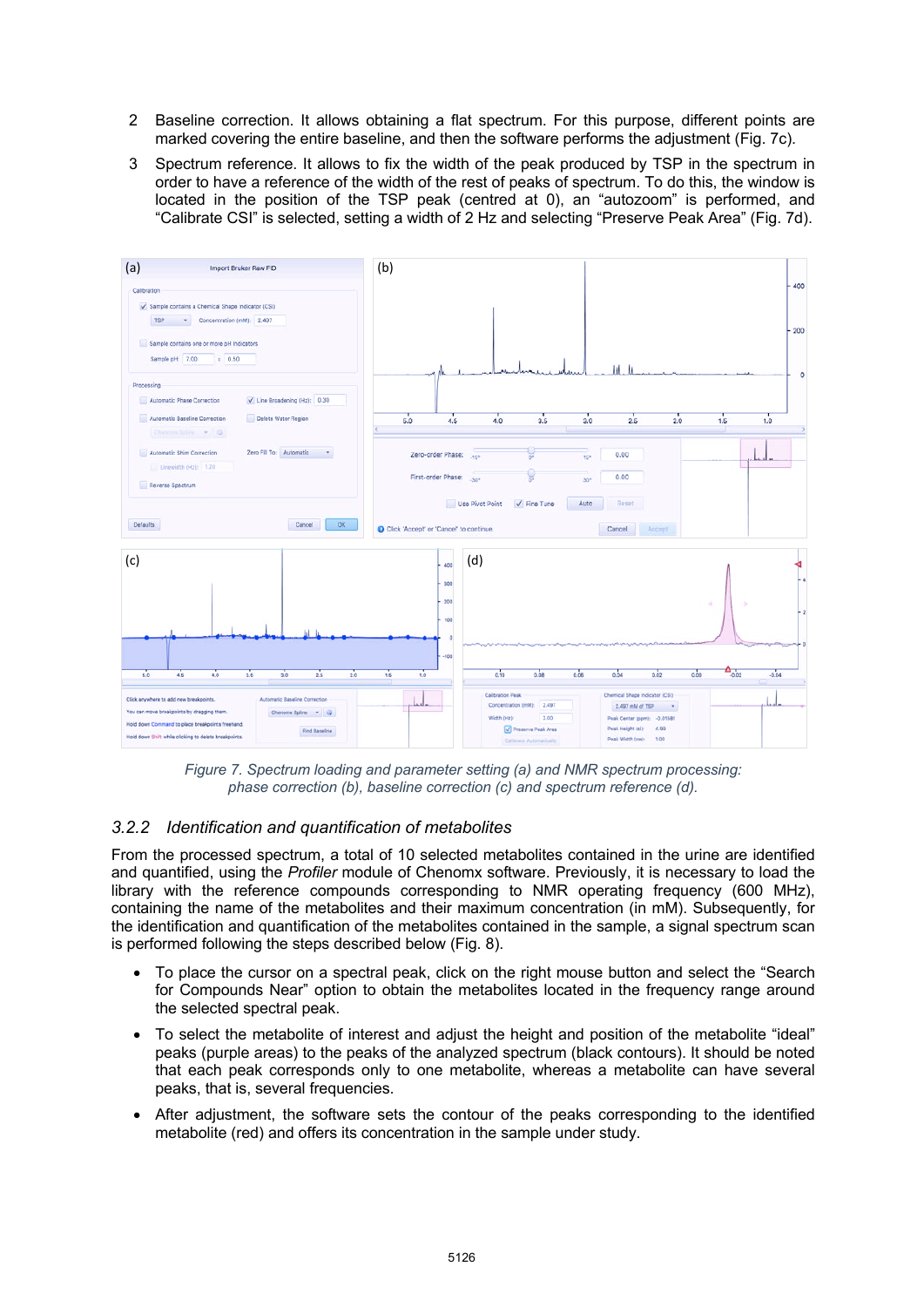

*Figure 8. Identification and quantification of citrate metabolite: selection of the metabolite closest to the chose spectral peak, adjustment of its position and width in the spectrum and concentration in mM.*

However, if the metabolite to be quantified is known beforehand, it is possible to perform a direct search of it instead of scanning the entire spectrum. For this quantification, the name of the metabolite to be quantified is indicated in the search box and selected from among those shown in the list presented at the bottom. After selection, the spectral peaks corresponding to the metabolite are displayed (line dot) and must be adjusted for the correct quantification (Fig. 9).



*Figure 9. Identification and quantification of citrate metabolite: selection of the metabolite closest to the chosen peak, adjustment of its position and width in the spectrum, and concentration in mM.*

Following the described process, the students identify the NMR signals and quantify a total of 10 selected metabolites contained in the urine: citrate, creatinine, creatine, creatine phosphate, formate, dimethylamine, alanine, hippurate, acetoacetate, trigonelline. Then, the students create a table that collects the data of the subjects (themselves, anonimized) and metabolite concentration, with the structure presented in Table 1, from which the statistical analysis will be performed.

| <b>ID</b> sample | <b>Sex</b> | <b>Metabolite 1</b> | <b>Metabolite 2</b> | $\cdots$ | <b>Metabolite 10</b> |
|------------------|------------|---------------------|---------------------|----------|----------------------|
| student 1        | woman      | 653.38              | 2700.49             | $\cdots$ | 12.24                |
| student 2        | man        | 509.95              | 2721.89             | $\cdots$ | 18.36                |

*Table 1. Data of subjects: identification, sex and metabolite concentration*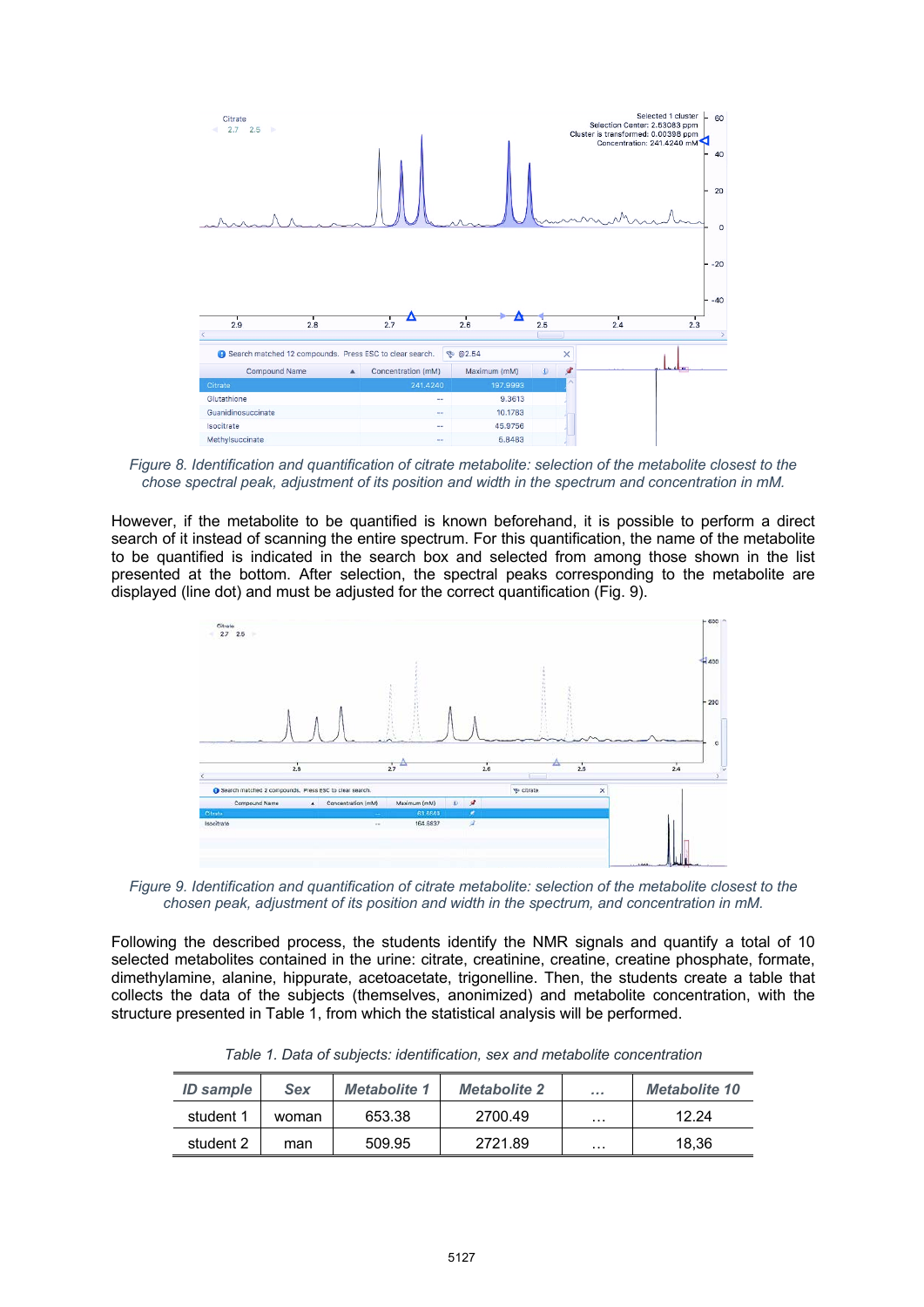#### *3.2.3 Statistical analysis*

After the identification and quantification of selected metabolites, the objective is to establish the metabolic profile based on the results extracted from the sample of each of the students in order to have sufficient data to perform the statistical analysis.

Firstly, a principal component analysis (PCA) is applied to the data sets obtained from the NMR spectra, that is, the concentrations of the 10 metabolites identified in all samples. The main advantage of PCA models is that the key sources of variability contained in the data are modeled by the so-called main components and, consequently, their associated scores and weights allow the visualization and understanding of different patterns and relationships in the data.

Subsequently, and in order to maximize the separation between the samples, a partial least squares discriminant analysis (PLS-DA) is performed. The spectral regions responsible for the classification of the models will be identified by the coefficients defining the importance of the variables in the projections of the model (VIP), obtained during the analysis, choosing those in which VIP exceeds a threshold of 1. Spectral regions with high VIP coefficients are more relevant in class separation, while those with very small VIP coefficients only provide a small contribution to the classification.

Both analyses are performed using the tool *Statistics* of MetaboAnalyst platform (Fig. 10). Firstly, after selecting the type ("Concentrations") and format ("Samples in rows (unpaired)" of analysis file, data are loaded (Fig. 10a) and the tool checks the correctness of the data format (data distribution, number of groups and samples required, etc.). Secondly, the data is normalized to homogenize the sample: normalization of the sample, transformation and scaling of the data (Fig. 10b). Finally, the students perform PCA and PLS-DA models and graph the scores of the first two main components (Fig. 10c), labeling the different samples ("student 1", "student 2", etc,). In addition, from the PLS-DA model, they will obtain, for each main component, the metabolite with the highest VIP coefficient, that is, the metabolite that contributes most to that component.

Through the performed analysis, each student establishes one metabolic profile and obtains conclusions from it, such as the determination of a characteristic metabolomic fingerprint associated with variables such as the sex of the person providing the sample, or the determination of a smoker profile, among others.



*Figure 10. Statistical analysis by Metaboanalyst. (a) Selection and loading of data. (b) Normalization: standardization of sample, transformation and/or scaling of data. (c) Overview of the results of the statistical analysis performed.*